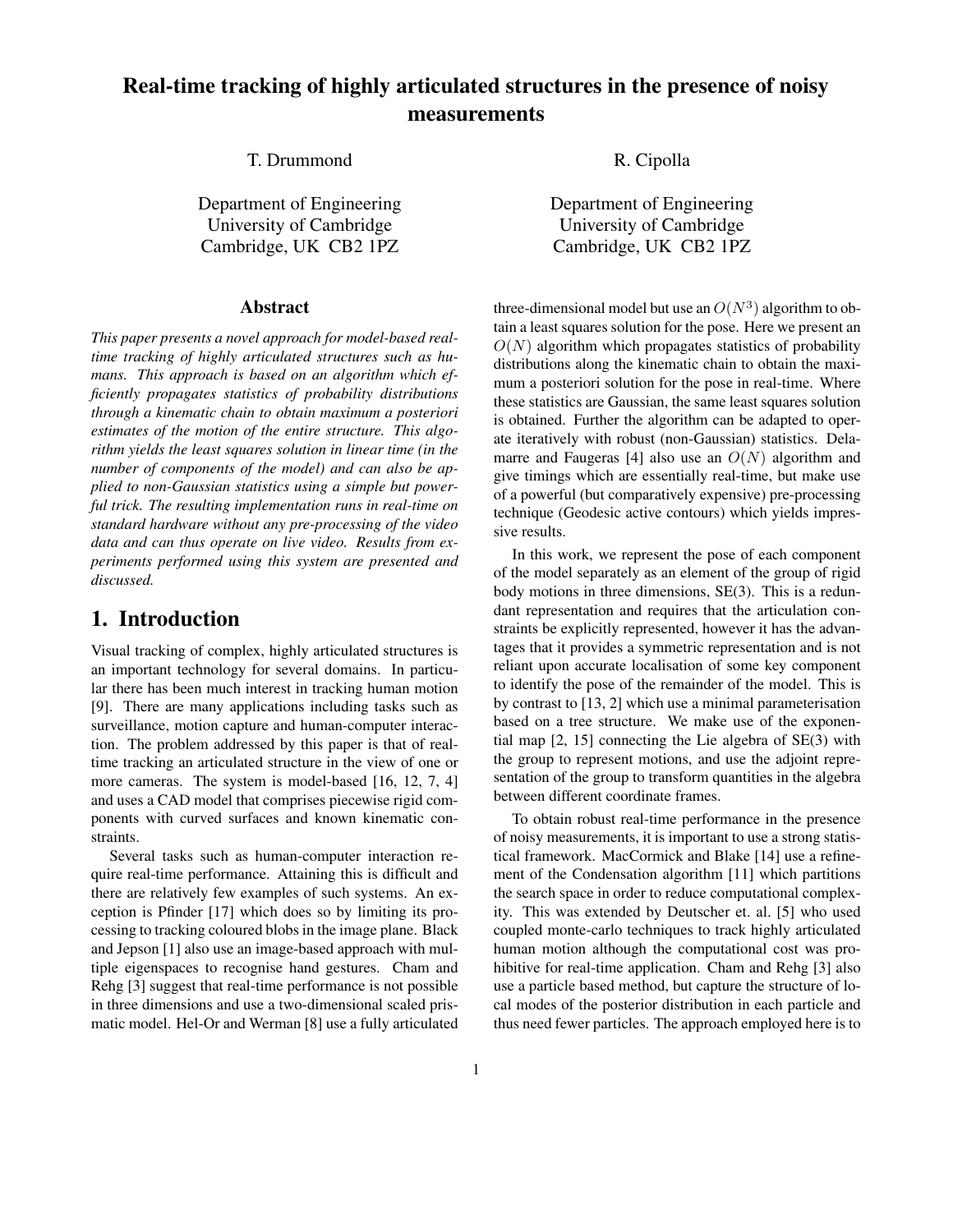use an iterative re-weighted least-squares technique which allows the use of the fast  $O(N)$  algorithm with non-Gaussian statistics.

For applications that deal with existing imagery, typically only a single view is available and several systems have been developed which can handle this [3, 2, 13, 1]. The system described here can also operate using a single view, although the performance is greatly improre and replacements more views are available. We use an edge-based approach (as [7]). In our case the model is rendered first and matching edges are then sought in the image rather than processing the image to detect edges first and then matching those to the model.

Currently, we only attempt to solve the motion problem (where is each component at each time step) by contrast to [12] who use data to refine the model in addition to computing pose.

# **2. Geometric representation**

### **2.1. Pose**

The system presented here represents the pose of an articulated structure with a matrix which describes the transformation from the coordinates of each model component to each camera. These matrices form the group of Euclidean transformations on three-dimensional space, SE(3) and have the form:

$$
E = \begin{bmatrix} R & t \\ 000 & 1 \end{bmatrix} \tag{1}
$$

where R is an orthogonal  $3 \times 3$  matrix with determinant 1 and  $t$  is an arbitrary 3-vector. For convenience, the bottom row of these matrices (being constant) will be omitted for the remainder of the paper. The internal camera parameters for each camera are also stored and thus the projection matrix for each component of the model into each camera can be computed.

### **2.2. Structure**

In order to construct models of structures with curved surfaces, a representation based on intersections of pairs of quadrics is used. This is a convenient representation as it permits the use of standard structures such as truncated cones, cylinders and spheres as well as truncated ellipsoids and hyperbolic surfaces.

These structures can be rapidly rendered by computing the normalised image conic  $C$  for each quadric  $Q$  in the view of a normalised camera with a Euclidean projection matrix E. Each quadric can be transformed into camera coordinates to give

$$
Q' = E^{-T} Q E^{-1} \tag{2}
$$



Figure 1:  $Q_1$  is the quadric to be rendered and is clipped by the (in this case degenerate) quadric  $Q_2$ . Only the sample points on the conic image of  $Q_1$  that correspond to points inside  $Q_2$  are rendered (shown in bold).

If the transformed quadric is written as

$$
Q' = \begin{bmatrix} A & \mathbf{b} \\ \mathbf{b}^T & c \end{bmatrix}
$$
 (3)

then the conic can be computed as

$$
C = Ac - \mathbf{bb}^T \tag{4}
$$

The conic  $C$  can then be rendered by mapping a unit circle (parameterised by  $\theta$ ) to C and generating a series of sample points (to be used in tracking, see Section 3) from a discrete set of  $\theta$ s. These are evenly separated with spacing  $\Delta p$  by setting  $\Delta \theta = \frac{\Delta p}{dp/d\theta}$ . Each sample point generated by this procedure is then checked for visibility (in front of the camera, within the intersecting quadric and not occluded by any other pair of intersected quadrics).

The articulated structures considered in this paper are constructed from these primitives. The structures comprise piecewise rigid components and each component is made up of a number of these clipped quadrics. The quadrics in each component share a common coordinate frame and are all rendered using the Euclidean projection matrix for the component.

The kinematic chain is represented by specifying a parent for each component and listing the constraints that apply between the two. These are described in more detail in Section 4. Because two components may share the same parent, the kinematic chain may form a tree structure, however articulated cycles are not permitted.

#### **2.3. Motion**

The task of this system is to compute the Euclidean matrices E for each component into each camera at each time step.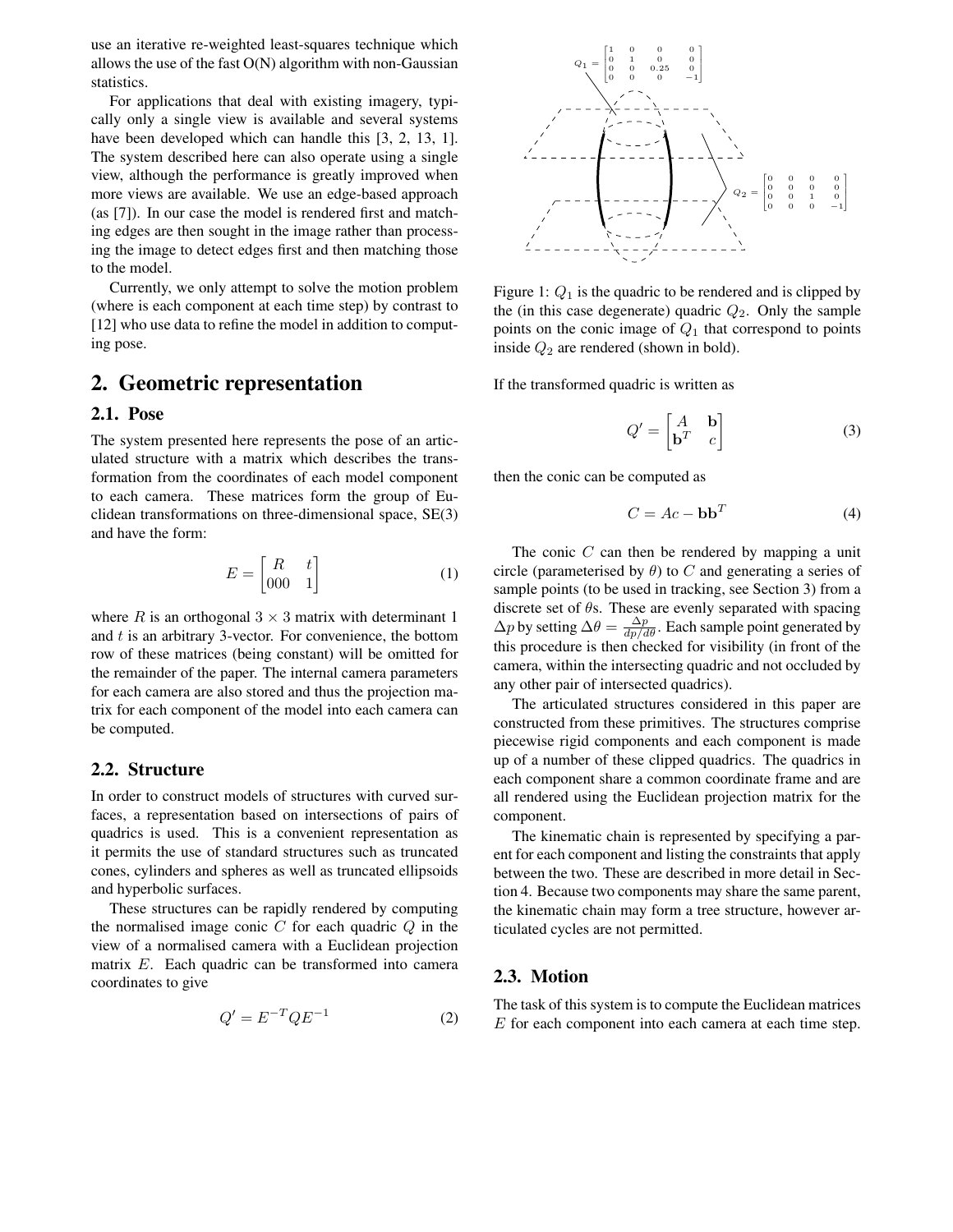This problem can be reduced to computing a Euclidean motion matrix  $M$  such that

$$
E_t = E_{t-1} M_t \tag{5}
$$

The matrices  $M$  give the transformation from the coordinate frame of a component at time t to the frame at time  $t-1$ (coarse manual initialisation is given for the first frame). Because the motion is represented in the coordinate frame of the moving component, the motion matrices are the same for all stationary cameras viewing the scene and thus only need to be computed once per component per time frame regardless of the number of views. The matrices M can be represented by points  $\alpha$  in the Lie algebra of SE(3) by means of the exponential map [2].

$$
M = \exp\left(\sum_{i=1}^{6} \alpha_i G_i\right) \tag{6}
$$

where  $G_i$  are a set of generator matrices which form a basis for the algebra. Because the time steps are small (40ms for PAL video), the motion matrices are close to the identity and thus  $\alpha$  should be close to the origin. The tracking task is then reduced to a six dimensional search for  $\alpha$  for each component at each time frame.

It should be noted that if a component contains just a single quadric, it will appear in the image as a single conic having just five degrees of freedom. Thus there will be (in general) a one parameter family of solutions for  $\alpha$  for this component considered in isolation and this can only be constrained by considering the articulation constraints.

### **3. Statistical framework**

The statistical formulation used in this approach defines the probability of observing an image given a particular pose of the model in terms of the presence of edges in the image close to those rendered in the model. These edges are detected by performing a 1-dimensional search from each sample point in a direction normal to the rendered edge. These measurements are assumed independent and the probability of the image given a pose is the product of the probabilities of each measurement.

### **3.1. Gaussian statistics**

If these measurements were normally distributed then the maximum a posteriori pose would be given by a leastsquares solution. Such a solution can be computed very efficiently from the Jacobian of partial derivatives of each distance measurement with respect to each motion parameter  $\alpha_i$ . If the distance measurements are small, an accurate approximation to the Jacobian  $J$  can be obtained by considering the edge-normal component of the motion of the sample points with variation of  $\alpha_i$  which can be easily



Figure 2: Noisy edge measurements. The solid bar indicates failure to detect an edge.

computed in closed form. This can be used to obtain a maximum a posteriori estimate of the motion parameters  $\mu$  for each component

$$
\mu = C^{-1}J^T \mathbf{m} \quad \text{where} \quad C = [J^T J] \quad (7)
$$

and m is the vector of distance measurements. The sumsquared residual measurements S for a solution  $\alpha$  is given by

$$
S = (\boldsymbol{\alpha} - \boldsymbol{\mu})C(\boldsymbol{\alpha} - \boldsymbol{\mu}) + ||(\mathbf{m} - J\boldsymbol{\mu})||^2.
$$
 (8)

This gives a probability distribution over the Lie algebra (with two arbitrary constants  $a$  and  $b$ ) of the form

$$
p(\alpha) = a \exp(-b(\alpha - \mu)C(\alpha - \mu))
$$
 (9)

### **3.2. Non-Gaussian statistics**

In practice, the measurement distribution is found to be non-Gaussian by virtue of containing many more samples in the tails of the distribution (see Figure 2). Such distributions can be handled within the least squares framework by introducing a re-weighting function [10]. This function is evaluated for each distance measurement  $m$  in  $m$  and is used to scale  $m$  and the corresponding row of  $J$ . If the re-weighting function is  $w(m)$ , then the least squares procedure iteratively converges on a solution given by the probability distribution

$$
p(m) = \exp\left(-\int_0^m m'w(m')dm'\right) \tag{10}
$$

This approach has the advantage that distributions other than Gaussian can be modelled, convergence is fast and each iteration requires just a linear solution. The real power of this approach becomes apparent when complex systems such as kinematic chains are considered since it is relatively easy to propagate Gaussian statistics through the chain and these can then be wrapped with a re-weighting function to obtain an iterative solution to the desired statistics. The re-weighting function used in this work is  $w(m) =$  $1/(c + |m|)$ . This results in a distribution that behaves as a Gaussian for  $m \ll c$  and a Laplacian for  $m \gg c$ .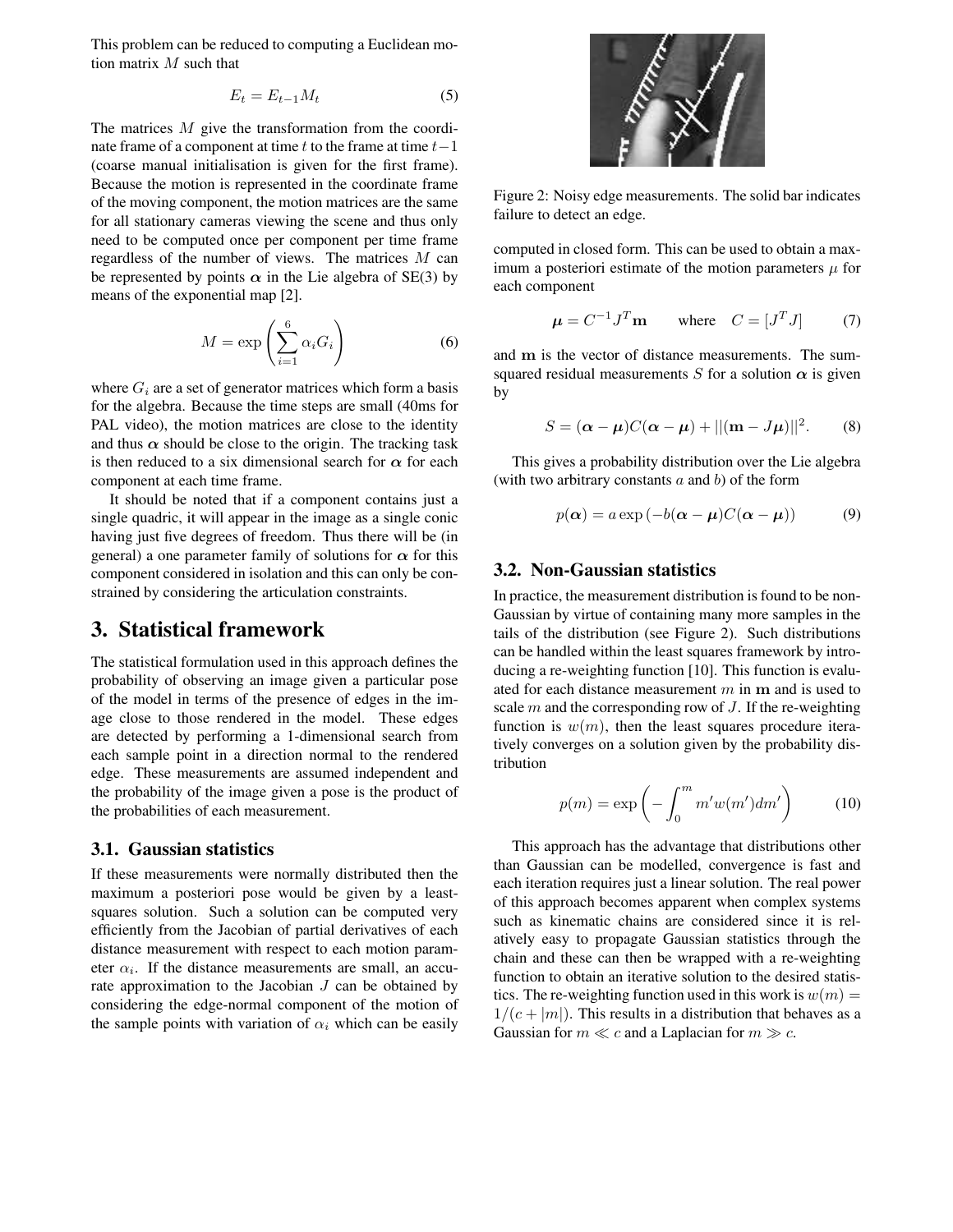# **4. Highly articulated kinematic chains**

Pose statistics are now considered for kinematic chains. Equation (9) gives independent probability distributions for the motion parameters for each component of the model. The model is not free to move arbitrarily, however, since the articulation constraints must be respected. This means that the desired solution is one which maximises the product of the probabilities for the motion of each component and also satisfies the constraints. This can be computed efficiently (in linear time in the number of components) by propagating the statistics through the model. This is done by using the constraints present between each adjacent pair of links in the kinematic chain to obtain the maximum a posteriori motion for the entire chain. This motion will provide the least squares solution for the pose, subject to the kinematic constraints.

This is achieved in two stages, shown in Algorithm 1. First the joint distribution of each component's motion and that of its parent in the kinematic chain is considered. The motion of the child component can be marginalised by allowing it to take its modal value conditional upon the motion of the parent. By doing this, the statistics of the parent component can be modified to incorporate those of the child. This process is repeated up the kinematic chain until the component at the top of the chain carries the propagated statistics for the entire chain. Second, the maximum a posteriori pose of each component is assigned, starting at the top of the chain and propagating back down the chain.

### **4.1. Propagating statistics**

It has been shown [6] that constraints corresponding to slides, hinges and ball joints can be linearised and are homogeneous on the values of the motion parameters of the two components  $\alpha_1$  and  $\alpha_2$  and thus have a simple form:

$$
D_{12}\alpha_1 + D_{21}\alpha_2 = 0. \qquad (11)
$$

Within  $\alpha_1-\alpha_2$  space there is an embedded manifold of motions which respect the physical articulation constraints. Equation (11) corresponds to forcing the motion to lie in the tangent space to this manifold at the origin (through which the manifold must pass). For a ball joint positioned at  $x, y, z$ in the coordinate frame of component 1, the constraint matrix  $D_{12}$  is:

$$
D_{12} = \begin{bmatrix} 1 & 0 & 0 & 0 & -z & y \\ 0 & 1 & 0 & z & 0 & -x \\ 0 & 0 & 1 & -y & x & 0 \end{bmatrix}
$$
 (12)

The motion  $\alpha_2$  is represented in component 2's coordinate frame which is different to that of component 1. If these coordinate frames were the same then  $D_{21} = -D_{12}$ . Thus if  $\alpha_2$  is transformed into component 1's coordinate frame using the adjoint representation of the transformation between

#### **Algorithm 1** Statistical propagation on a kinematic chain

**for**  $i = 1 \cdots n - 1$  **do** Let  $p = i$ 's parent Marginalise  $\alpha_i$  and update  $\mu_p$  and  $C_p$  using (21), (22) **end for** assign  $\alpha_n = \mu_n$ **for**  $i = n - 1 \cdots 1$  **do** assign  $\alpha_i$  using (19)

**end for**

these coordinate frames the constraint in (11) becomes

$$
D_{12}\alpha_1 - D_{12} \text{Ad}(E_1^{-1}E_2)\alpha_2 = 0 \tag{13}
$$

(where  $E_1$  and  $E_2$  are the Euclidean projection matrices of components 1 and 2). Thus

$$
D_{21} = -D_{12} \operatorname{Ad}(E_1^{-1} E_2). \tag{14}
$$

Given  $\alpha_2$  it is possible to obtain the value of  $\alpha_1$  which satisfies the constraints (11) and minimises the sum-squared residual (8). This can be computed by introducing Lagrange multipliers  $\lambda$  for the constraints and solving

$$
2C_1(\boldsymbol{\alpha_1} - \boldsymbol{\mu_1}) + D_{12}^T \boldsymbol{\lambda} = \mathbf{0}
$$
 (15)

giving 
$$
\alpha_1 = \mu_1 - \frac{1}{2} C_1^{-1} D_{12}^T \lambda
$$
 (16)

So 
$$
D_{21}\alpha_2 + D_{12}\mu_1 - \frac{1}{2}D_{12}C_1^{-1}D_{12}^T\lambda = 0
$$
 (17)

and 
$$
\lambda = 2 \left[ D_{12} C_1^{-1} D_{12}^T \right]^{-1} \left( D_{21} \alpha_2 + D_{12} \mu_1 \right)
$$
 (18)

$$
\boldsymbol{\alpha_1} = \boldsymbol{\mu_1} - C_1^{-1} D_{12}^T \left[ D_{12} C_1^{-1} D_{12}^T \right]^{-1} (D_{21} \boldsymbol{\alpha_2} + D_{12} \boldsymbol{\mu_1}) \tag{19}
$$

The total sum-squared error for components 1 and 2 can be written as

$$
S_{1,2} = (\alpha_1 - \mu_1)C_1(\alpha_1 - \mu_1) + (\alpha_2 - \mu_2)C_2(\alpha_2 - \mu_2)
$$
\n(20)

(discarding the constant terms). By substituting the optimal value for  $\alpha_1$  from (19),  $S_{1,2}$  can computed as a function of  $\alpha_2$ . This gives new values for  $\mu_2$  and  $C_2$  which take into account the optimal pose of component 1.

$$
\mu_2' = \mu_2 - C_2^{-1} D_{21}^T \left[ D_{12} C_1^{-1} D_{12}^T + D_{21} C_2^{-1} D_{21}^T \right]^{-1}
$$
  
\n
$$
(D_{12}\mu_1 + D_{21}\mu_2)
$$
  
\n(21)

$$
C_2' = C_2 + D_{21}^T \left[ D_{12} C_1^{-1} D_{12}^T \right]^{-1} D_{21}
$$
 (22)

This propagates the statistics of component 1 through the articulated joint into component 2. The process can be repeated, propagating the new statistics for component 2 into the next component up the chain until the statistics for all components have been propagated into the root of the chain.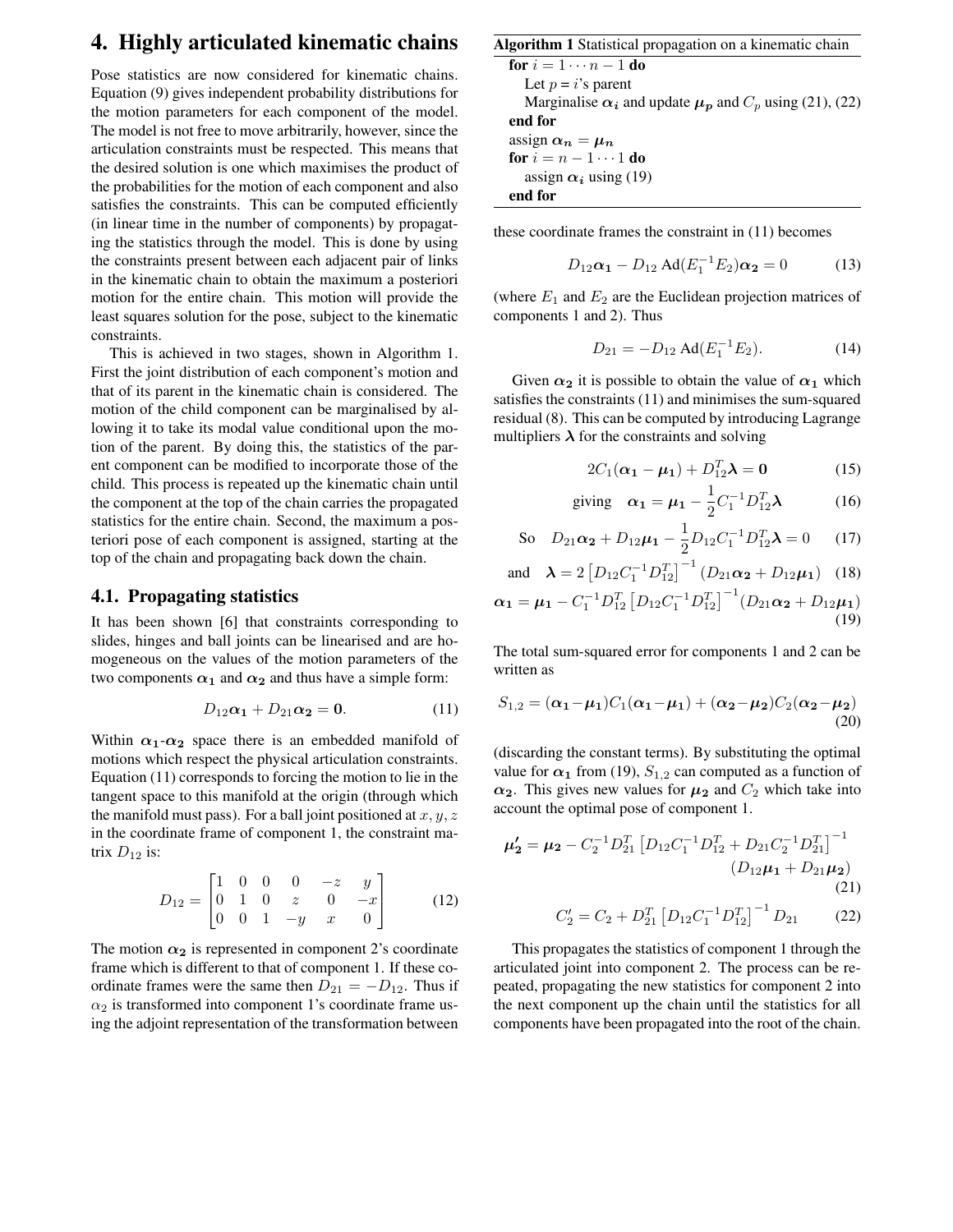

Figure 3: Tracking the wooden mannequin in a single view. Solid lines represent failure to find an edge on the search path

At this point, the final value of  $\mu$  for the root of the chain represents the maximum a posteriori value for the motion parameters  $\alpha$  of this component, taking into account the measurements of the entire articulated structure. Equation (19) can then be used to propagate the maximum a posteriori estimate for the pose of the entire structure back down the kinematic chain so that the maximum a posteriori pose of the entire chain is obtained.

As mentioned previously, this entire process is wrapped within a iterative re-weighting scheme so that the iterative behaviour of the system is equivalent to propagating the correct non-Gaussian statistics along the kinematic chain. Although the use of non-Gaussian statistics results in an iterative algorithm (with each iteration involving execution of Algorithm 1), this system only performs one iteration per video frame. Where the motion is large, a single iteration is found to provide a sufficiently good solution to permit tracking to continue and where it is small, the algorithm converges very rapidly.

### **4.2. Coercing the constraints**

Because the manifold corresponding to poses of the model which respect the articulation constraint is curved and the process outlined above is only correct to first order, the resultant pose will contain a quadratic error which violates the constraints. Thus at each stage, it is necessary to remove this error and ensure that the constraints are met exactly. Since the error is very small, it is possible to achieve this very simply by running down the kinematic chain and coercing the constraint in a non-symmetric manner. This is done by computing the logarithm of the matrix describing the transformation between each pair of components and projecting its coefficients into the right null space of the constraint matrix  $D_{12}$ .

Find **a** s.t. 
$$
\exp\left(\sum_{i} a_{i} G_{i}\right) = E_{2}^{-1} E_{1}
$$
 (23)

$$
\mathbf{a}' = \mathbf{a} - D_{12}^T \left[ D_{12} D_{12}^T \right]^{-1} D_{12} \mathbf{a}
$$
 (24)

The Euclidean projection matrix  $E_1$  can then be rebuilt to exactly satisfy the constraint by

$$
E1 = E2 * \exp\left(\sum_{i} a_i' G_i\right) \tag{25}
$$

## **5. Experimental Results**

Two humanoid models have been used for experiments tracking a wooden mannequin and a human. The models are similar and both have 18 degrees of freedom. The model of the mannequin is quite accurate and fits well, while the model of the human is only approximate.

### **5.1. Mannequin**

An experiment was performed to track the mannequin in the view of a single camera. Because of difficulty in moving the mannequin by hand without causing catastrophic occlusion, a series of incremental movements were performed with the tracker turned off. After each movement, the tracker was operated for approximately a quarter of a second (about 6 frames) before the next movement was made. Results from this tracking sequence are shown in Figure 3. The single camera tracking system runs in real-time at PAL video frame rate (25Hz).

### **5.2. Human**

For the human tracking experiment, views from three synchronised cameras were used. Single view tracking was found to be much less effective on this task due to a relatively poor fit between the human and the model. Figure 4 shows a number of frames from a tracking sequence in this experiment.

### **6. Summary and Conclusions**

A novel method for fast tracking of highly complex articulated structures has been presented. The algorithm runs in real-time at 25 Hz for a single view and 10Hz for three views. The maximum tolerable speed of motion that this algorithm can handle is limited however, particularly in the human case due to inaccuracies in the CAD model. Future work will consider methods for extending the framework to compute the structural parameters of the model.